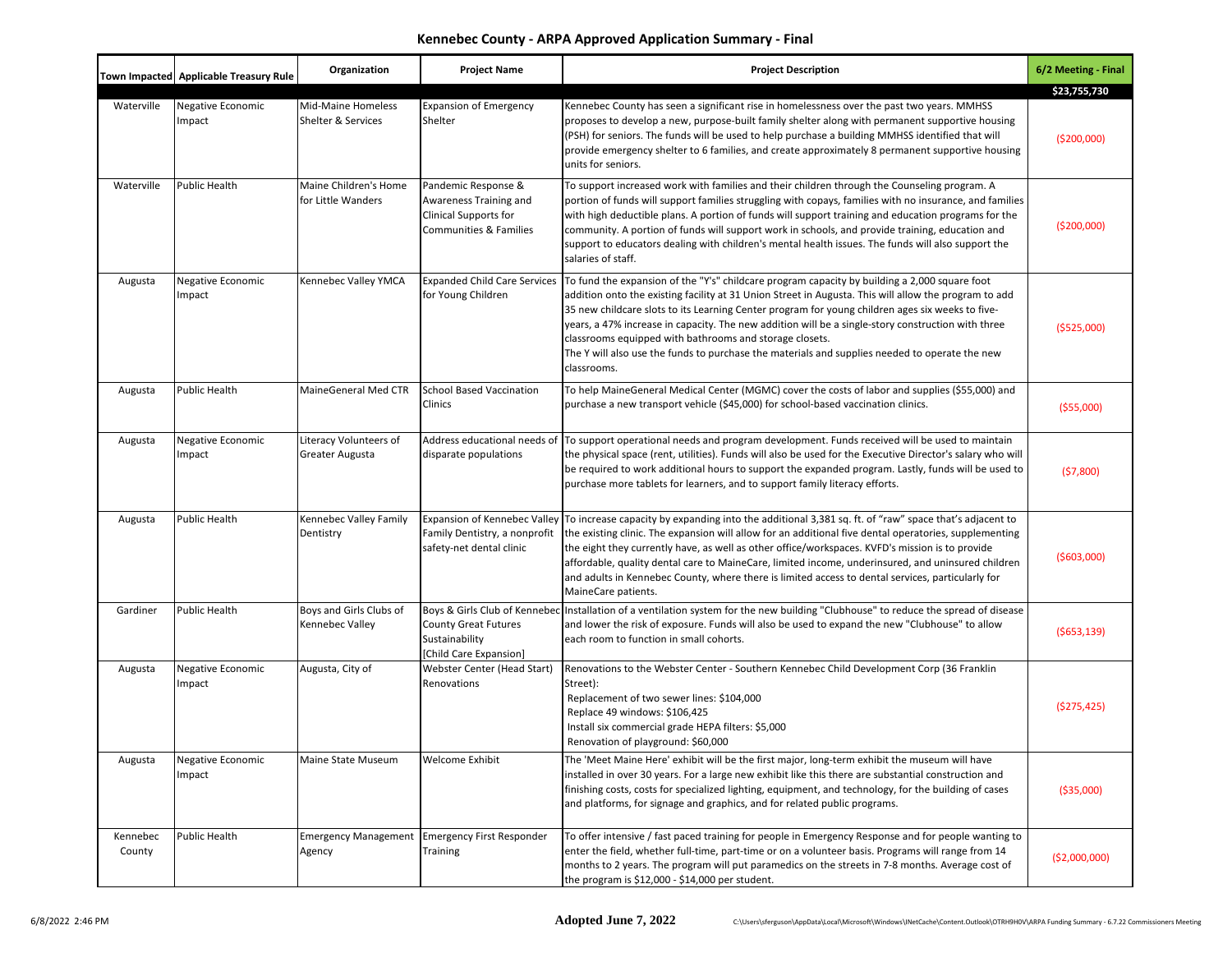## **Kennebec County - ARPA Approved Application Summary - Final**

|                                     | Town Impacted Applicable Treasury Rule       | Organization                                                      | <b>Project Name</b>                                                                                       | <b>Project Description</b>                                                                                                                                                                                                                                                                                                                                                                                                                                                                                        | 6/2 Meeting - Final |
|-------------------------------------|----------------------------------------------|-------------------------------------------------------------------|-----------------------------------------------------------------------------------------------------------|-------------------------------------------------------------------------------------------------------------------------------------------------------------------------------------------------------------------------------------------------------------------------------------------------------------------------------------------------------------------------------------------------------------------------------------------------------------------------------------------------------------------|---------------------|
| Augusta                             | Negative Economic<br>Impact                  | <b>Childrens Center Early</b><br>Intervention & Family<br>Support | Children's Center COVID-19<br>Recovery & Child Care<br>Expansion<br>[Aid to Nonprofit - Lost<br>Revenues] | To replace lost revenue due to periodic program closure and reduced census related to COVID-19.<br>The Center experienced closures from 3/17/20 - 5/31/20; 12/14/20-12/27/20; and 1/25/21-2/5/21.                                                                                                                                                                                                                                                                                                                 | (\$1,400,000)       |
| Augusta                             | <b>Public Health</b>                         | <b>Childrens Center Early</b><br>Intervention & Family<br>Support | Children's Center COVID-19<br>Recovery & Child Care<br>Expansion<br>[Child Care Expansion]                | To pay for a facility expansion so the Children's Center can provide more high-quality childcare.<br>Total expansion will cost \$5,000,000 the Center has raised \$3,100,000.                                                                                                                                                                                                                                                                                                                                     | ( \$500,000]        |
| Augusta                             | Infrastructure                               | Augusta, City of                                                  | Augusta Civic Center Roof<br>Replacement                                                                  | To pay for a full roof replacement of the Augusta Civic Center. The estimated cost for the repair is<br>between \$1,250,000 to \$1,785,000. The current roof was installed in 1975 and has recently been<br>assessed as in "poor condition".                                                                                                                                                                                                                                                                      | (\$1,250,000)       |
| Winthrop                            | Negative Economic<br>Impact                  | VOA-N. New England                                                | Winthrop Permanent<br><b>Supportive Housing</b>                                                           | / To purchase a 23 unit facility and an adjacent 3-bedroom house, providing space for 26 individuals<br>families experiencing housing insecurity.                                                                                                                                                                                                                                                                                                                                                                 | (\$1,350,000)       |
| Waterville                          | Negative Economic<br>Impact                  | Waterville Manor<br>Gardens                                       | Housing Development in<br>Waterville                                                                      | The funds will aid in the cost of the Manor Gardens housing development in the North End of<br>Waterville. This development will add 36 affordable living units. The \$337,000 will match the<br>personal cash funds that the applicant has put into the project.                                                                                                                                                                                                                                                 | ( \$337,000]        |
| Augusta,<br>Winthrop,<br>Waterville | <b>Public Health</b>                         | Kennebec Behavioral Inc.                                          | <b>Support for Certified</b><br><b>Community Behavioral Health</b><br>Clinic Initiative                   | To enhance and expand evidence-based practices to individuals with serious mental illness (SMI),<br>children and adolescents with serious emotional disturbances (SED), young adults with emerging<br>SMI, and chronically homeless adults with SMI. Funds will also be used to hire a Peer Support<br>Worker and Peer Support Services Coordinator. KBH expects to enroll 1,437 adults and 673 children<br>during the grant period, a total of 2,110 community members to receive expanded and enhanced<br>care. | (\$250,000)         |
| Gardiner                            | Negative Economic<br>Impact                  | Boys and Girls Clubs of<br>Kennebec Valley                        | <b>County Great Futures</b><br>Sustainability<br>[Aid to Nonprofit]                                       | Boys & Girls Club of Kennebec The Club will need to hire 25-30 new full and part-time jobs when the new Clubhouse is finished.<br>The funding will be used to pay those new employees competitive wages to compete in the current<br>job-market.                                                                                                                                                                                                                                                                  | ( \$285,000]        |
| Gardiner                            | Premium Pay                                  | Boys and Girls Clubs of<br>Kennebec Valley                        | <b>County Great Futures</b><br>Sustainability<br>[Premium Pay]                                            | Boys & Girls Club of Kennebec Premium pay for 75 childcare workers, amount was based on wage studies and historical costs.                                                                                                                                                                                                                                                                                                                                                                                        | (\$155,890)         |
| Fairfield                           | "Provision of<br><b>Government Services"</b> | Kennebec Valley Council<br>of Governments                         | Kennebec Valley Solid Waste<br>Initiative                                                                 | To make improvements to the existing solid waste programs to better manage recycled materials<br>and yield a financial return. The funds will also be used to perform outreach, host education<br>sessions, and partner with local organizations to raise awareness about the various solid waste<br>programs and recycling initiatives available to the public.                                                                                                                                                  | (\$40,000)          |
| Kennebec<br>County                  | Infrastructure                               | Kennebec County Public<br>Safety                                  | <b>Fiber Connection</b>                                                                                   | To fix an existing redundant path under the Kennebec river and add a fiber optic network. The<br>Kennebec Sheriff's Office, Augusta Police Dept. and Maine State Police use a leased fiber optic<br>network for communication. The communication network has a vulnerable single point of failure<br>where it passes over the Kennebec River on the Calumet Bridge.                                                                                                                                               | (\$100,000)         |
| Waterville                          | Infrastructure                               | Waterville Sewer District                                         | Hayde Brook & Mesalonskee<br>Interceptor Inspection &<br>Cleaning                                         | The Waterville Sewerage District owns two significant sewer main interceptors. These are critical<br>systems and a pipe failure in either interceptor would be catastrophic. The interceptors are overdue<br>for inspections and cleanings. This project is beyond the ability of the District's equipment and<br>personnel, so the funds will be used to hire Vortex Services (Formerly Ted Berry) to complete the<br>work.                                                                                      | (\$75,450)          |
| Waterville                          | Infrastructure                               |                                                                   | Waterville Sewer District Sanitary Sewer Materials                                                        | The Waterville Sewer District maintains over sixty miles of sanitary sewer mains and appurtenances.<br>Thirty seven miles of sewer mains are old and made of clay. The District established a goal to<br>replace all of the clay pipe in the next twenty years. The District set an intermediate goal of 6,240<br>feet for 2022 through 2023. The purpose of these funds is to pay for the pipe and not labor,<br>equipment or incidental items and materials.                                                    | ( \$66, 830)        |